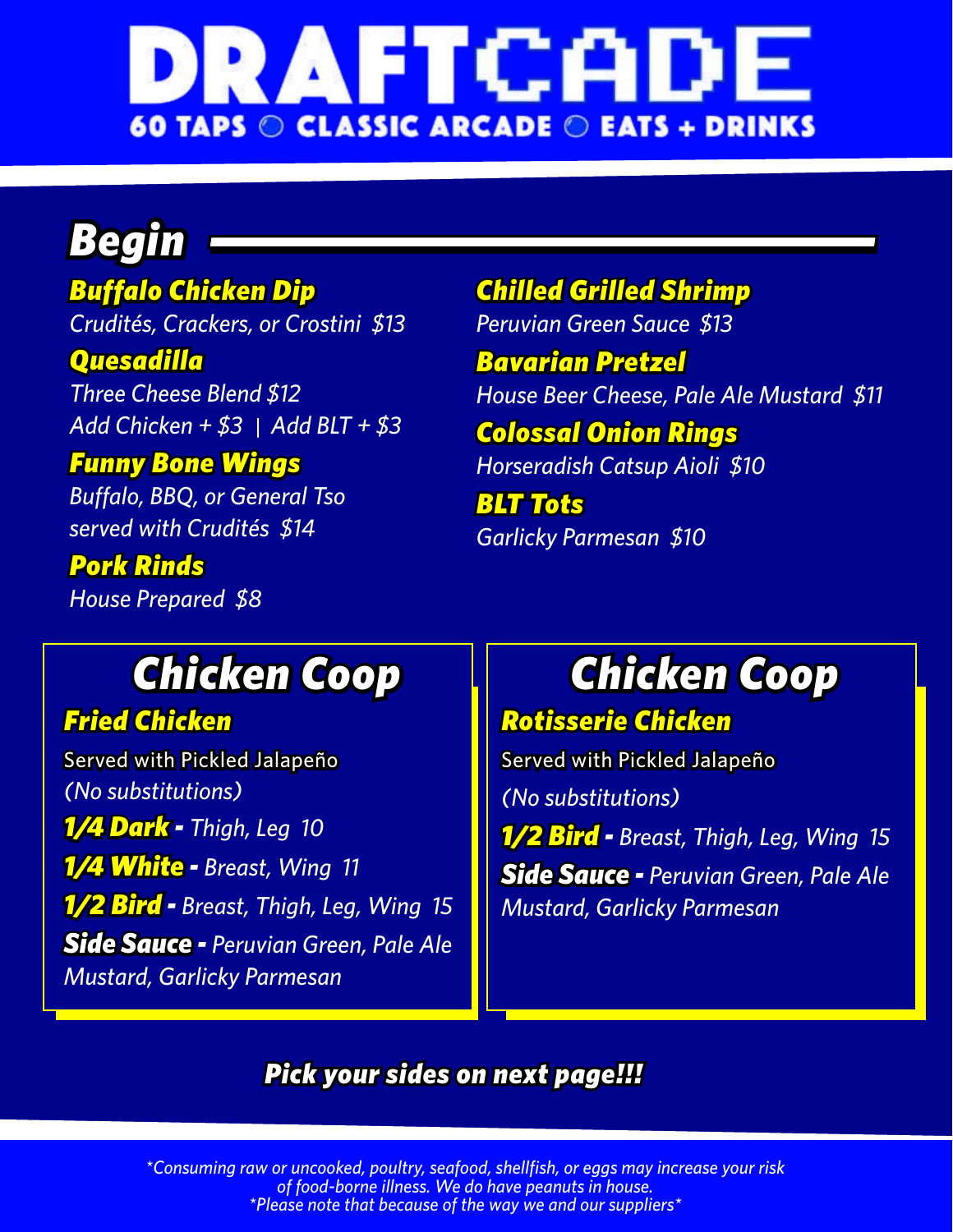*Accompany Enough to Share \$7 Mac & Four Cheeses Smashed Garlic Potatoes Sweet Potato Fries Richmond Street Corn Hush Puppies Make it a Meal! Pick 3 & a Biscuit \$16*

*Four Bean Baked Beans Crinkle Cut Fries Cukes and Onions Creamy Slaw*

### *Handhelds*

*Served with Pickle Spear & Pickled Jalapeño Hand Breaded Chicken Iceberg, Cuke Onion Salad \$11 General Tso Chicken Sandwich Sweet Tea Brined, Iceberg, Asian Slaw \$12 Grilled Chicken BLT Iceberg, Tomato, Bacon, Garlicky Parmesan \$11* **Beyond Burger<sup>(V)</sup>** *Onion Jam, Iceberg, Tomato \$13 House Burger Boursin Cheese, Crispy Onions, Garlic Aioli \$12 Fire Burger Onion Jam, Hot Pepper Cheese, Jalapeño, Iceberg, Sriracha Ranch \$13 White Ale Battered Cod Red Onion, Iceberg, Tomato, Zesty Tartar \$10 Grown Up Grilled Cheese Sourdough, Pepper Jack Cheese, Brie, Onion Jam \$9 Add Bacon + \$3*

*\*\*(V) = Vegan\*\* \*Consuming raw or uncooked, poultry, seafood, shellfish, or eggs may increase your risk of food-borne illness. We do have peanuts in house. \*Please note that because of the way we and our suppliers\*handle products allergens MAY be present\**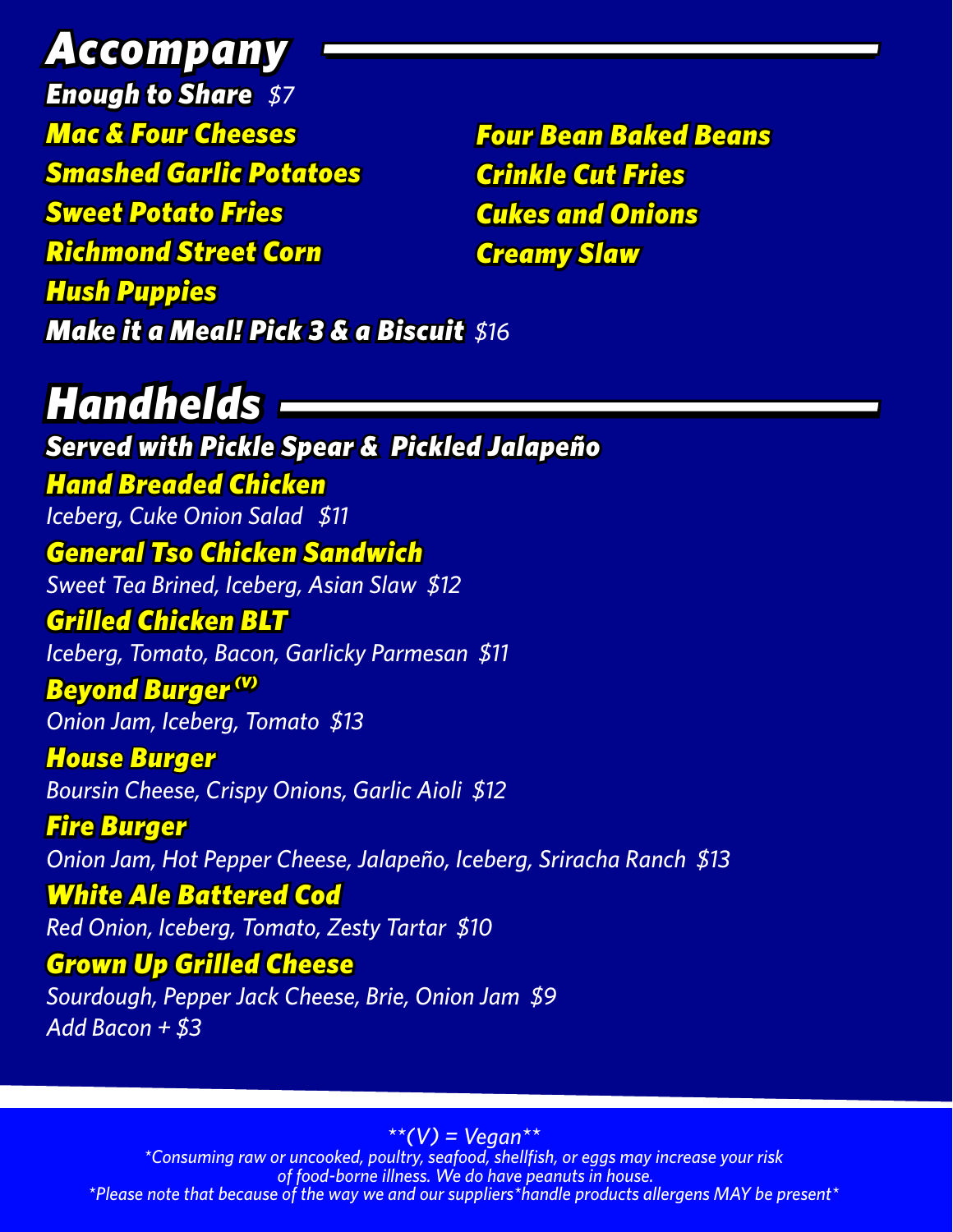## *Fields*

*Dressings - (House Made Ranch, Bleu Cheese, Honey Mustard, Balsamic)*

*Wedge Iceberg, Bleu, Tomato , Red Onion, Bacon \$13*

#### *Large House Salad*

*Mixed Greens, Diced Tomatoes, Cucumbers, Cheddar Cheese, Red Onion, & House-Made Croutons \$10*



*FOR KIDS 12 AND UNDER!!! Served with Fries \$7 Never Growin' Up Grilled Cheese Fried Chicken Drumstick Cheese Burger Mini Corn Dogs*

# *Finale*

#### *Funnel Cake Fries \$8*

*Basket of Flaky, Gloden Brown Funnel Cake Fries Topped with Powdered Sugar. Add Dipping Sauce \$.50/Each - Chocolate, Caramel*

#### *Fried Oreos*

*Funnel Fry Batter with Nutella sauce & Vanilla Bean Ice Cream \$8*

#### *Chocolate Lava S'more*

*Graham Cracker Cake, Smoked Chocolate Ganache \$9*

#### *Cobbler*

*Ask Your Server for Today's Selection, Served with Vanilla Bean Ice Cream \$8*

*\*Consuming raw or uncooked, poultry, seafood, shellfish, or eggs may increase your risk of food-borne illness. We do have peanuts in house. \*Please note that because of the way we and our suppliers\**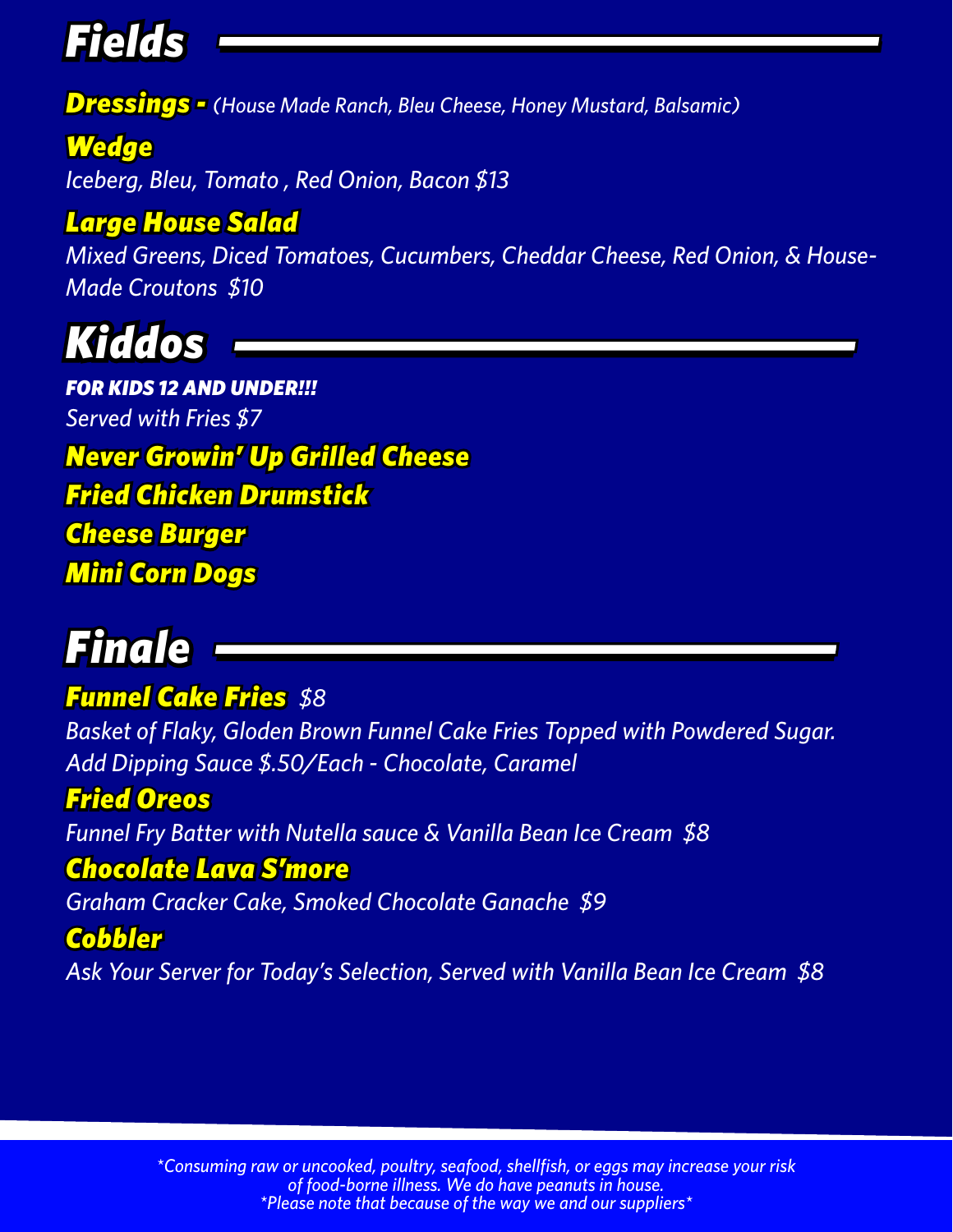### *Beverages*

*Coke 3 Diet Coke 3 Sprite 3*

 *Acqua Panna Water 4 Deer Park Water 3*

*Mr. Pibb 3 Mello Yellow 3 Orange Fanta 3*

*Ginger Ale 3 Lemonade 3*

*Coffee 3 Red Bull 5 (Regular • Sugar )*

#### *Beers By The Can \$4 - 16oz Cans Budweiser*

*Bud Light Corona Extra (12oz Bottle) Pabst Blue Ribbon* 

*Michelob Ultra Miller Lite Coors Light* 



*White Claw \$5 Flavors - Black Cherry, Mango* 

# *Ask About Our 60 Draft Beers List!*

*Constantly Rotating and some of the Best Local Breweries!!!*